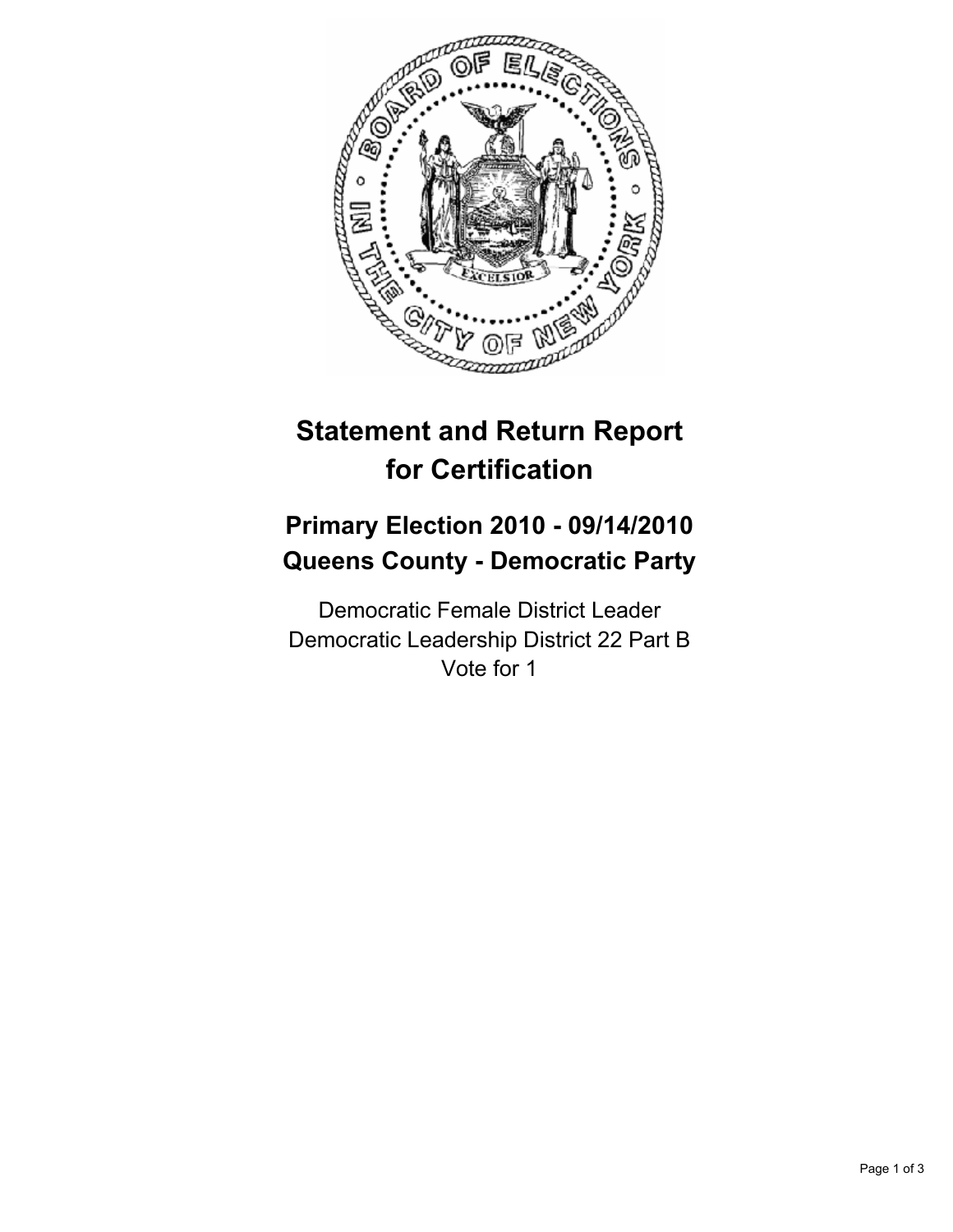

### **Assembly District 22**

| <b>PUBLIC COUNTER</b>            | 2.020 |
|----------------------------------|-------|
| <b>EMERGENCY</b>                 | 0     |
| ABSENTEE/MILITARY                | 91    |
| AFFIDAVIT                        | 17    |
| <b>JULIA HARRISON</b>            | 888   |
| <b>MABEL LAW</b>                 | 603   |
| MARTHA FLORES VASQUEZ (WRITE-IN) |       |
| TARUNA SADHEO (WRITE-IN)         |       |
| <b>Total Votes</b>               | 1.499 |
|                                  |       |